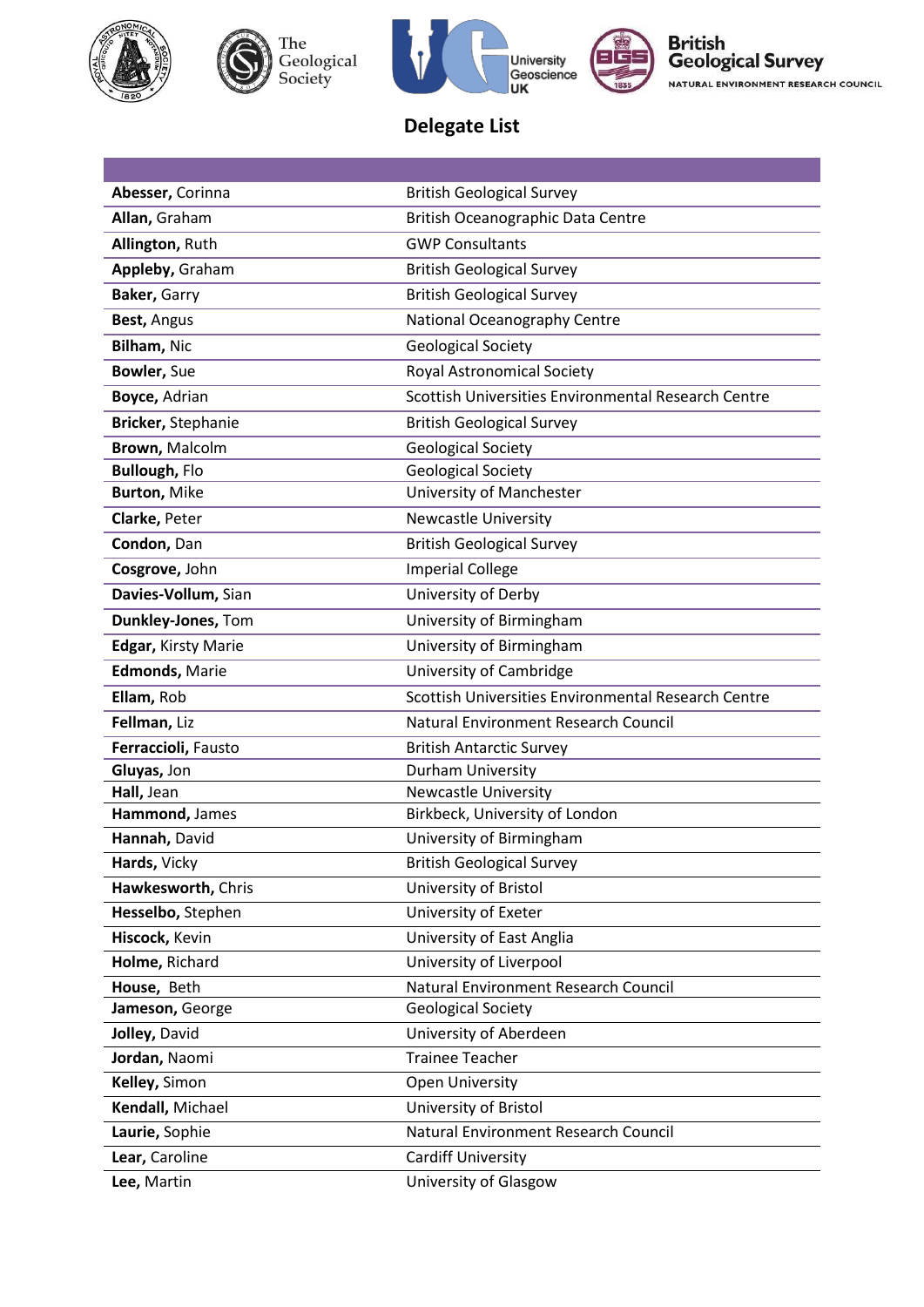





British<br>Geological Survey NATURAL ENVIRONMENT RESEARCH COUNCIL

| Leng, Melanie             | <b>British Geological Survey</b>                         |
|---------------------------|----------------------------------------------------------|
| Levell, Bruce             | University of Oxford                                     |
| Linford, Neil             | <b>Historic England</b>                                  |
| Logan, Deborah            | Publishing Director, Energy & Earth Sciences, Elsevier   |
| Maffione, Marco           | University of Birmingham                                 |
| Maier, Wolfgang           | <b>Cardiff University</b>                                |
| Maslin, Mark              | University College London                                |
| Mather, Tamsin            | University of Oxford                                     |
| McCloskey, John           | University of Edinburgh                                  |
| Minshull, Tim             | University of Southampton                                |
| Morgan, Sally             | University of Leicester                                  |
| Osborn, Dan               | University College London                                |
| Papineau, Dominic         | University College London                                |
| Peacock, Sheila           | <b>AWE Blacknest</b>                                     |
| Peirce, Christine         | University of Durham                                     |
| Phoenix, Vernon           | University of Strathclyde                                |
| Price, Gregory            | <b>Plymouth University</b>                               |
| Ramsey, Christopher Bronk | University of Oxford                                     |
| Rea, Brice                | University of Aberdeen                                   |
| Redfern, Simon            | University of Cambridge                                  |
| Reston, Tim               | University of Birmingham                                 |
| Reynolds, David           | <b>Cardiff University</b>                                |
| Roberts, Gerald           | Birkbeck, University of London                           |
| Ruhl, Micha               | University of Oxford                                     |
| Smith, Daniel             | University of Leicester & Mineral Deposits Studies Group |
| Smith, Paul               | University of Oxford                                     |
| Snape, Colin              | University of Nottingham                                 |
| Soulsby, Chris            | University of Aberdeen                                   |
| Sowter, Andy              | <b>Geomatic Ventures</b>                                 |
| Stephenson, Mike          | <b>British Geological Survey</b>                         |
| Stephenson, Randell       | University of Aberdeen                                   |
| Storchak, Dmitry A.       | International Seismological Centre                       |
| Talling, Pete             | University of Durham                                     |
| Teagle, Damon             | University of Southampton                                |
| Thompson, Sally           | <b>Nuclear Decommissioning Authority</b>                 |
| Tuckwell, George          | <b>RSK Consultant</b>                                    |
| Wade, Bridget             | University College London                                |
| Wagener, Thorsten         | University of Bristol                                    |
| <b>Wall, Frances</b>      | University of Exeter                                     |
| Walter, Michael           | University of Bristol                                    |
| Watts, Tony               | University of Oxford                                     |
| Whaler, Kathy             | University of Edinburgh                                  |
| Wright, Tim               | University of Leeds (COMET)                              |
|                           |                                                          |